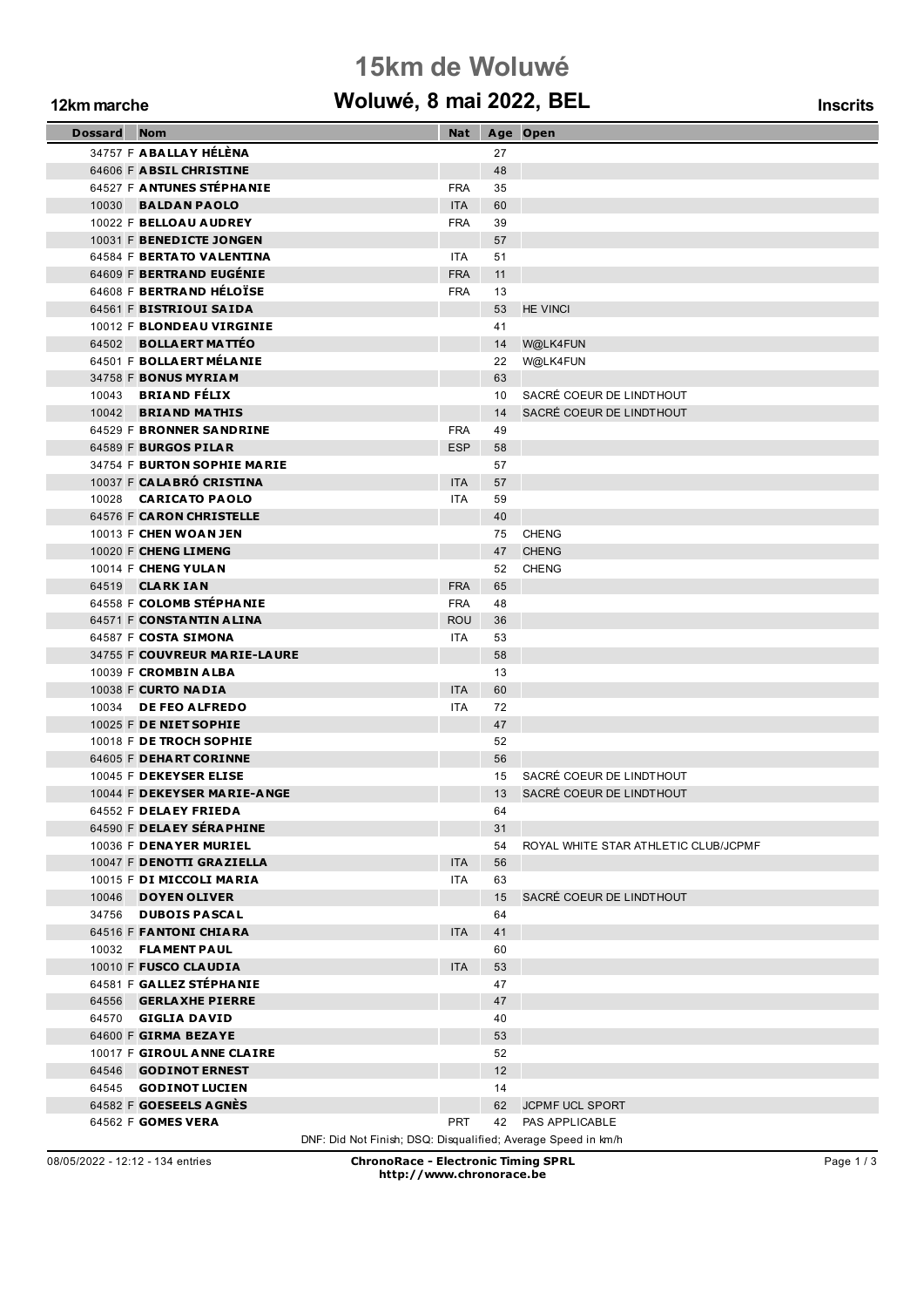# **15km de Woluwé**

#### **12km marche Woluwé, 8 mai 2022, BEL Inscrits**

| <b>Dossard</b> | – Nom                                                         | Nat        |          | Age Open                           |
|----------------|---------------------------------------------------------------|------------|----------|------------------------------------|
|                | 64540 F GOMEZ MONICA                                          | <b>ESP</b> | 40       |                                    |
|                | 10004 F GRABIAK EWA                                           |            | 37       |                                    |
|                | 64517 GUARRACINO GIULIO                                       | <b>ITA</b> | 53       |                                    |
|                | 10001 F GUARRACINO MARTA                                      | <b>ITA</b> | 14       |                                    |
|                | 64599 HABTE GIRMA                                             |            | 57       |                                    |
|                | 64601 HABTEMARIAM PASCAL                                      |            | 57       |                                    |
|                | 64559 F HACKEN DANIELE                                        |            | 76       |                                    |
|                | 64569 F HARDAS PRISCILLA                                      |            | 37       |                                    |
|                | 10041 F HAURY IDELETTE                                        |            | 49       | SACRÉ COEUR DE LINDTHOUT - PARENTS |
|                | 64598 F HELLINCKX SANDRINE                                    |            | 53       | <b>RCB</b>                         |
|                | 10005 HORGE JEROME                                            |            | 38       |                                    |
|                | 64520 HUNYADI MARK                                            | CHE        | 62       |                                    |
|                | 64539 IRANMANESH HASSAN                                       | <b>IRN</b> | 67       |                                    |
|                | 34752 F IRANMANESH HOSNA                                      |            | 28       |                                    |
|                | 10023 F IVANOVA MARIYA                                        | <b>BGR</b> | 44       |                                    |
|                | 64588 JAMES DEMAEGHT                                          |            | 53       |                                    |
|                | 64543 F JUNYENT YVONNE                                        | <b>FRA</b> | 61       | <b>IMPULSION BY BORDET</b>         |
|                | 10002 F KELLER GIULIANA                                       | <b>ITA</b> | 56       |                                    |
|                | 34759 KOENER THIERRY                                          |            | 62       |                                    |
|                | 10029 F LANGIE CAROLINE                                       |            | 48       |                                    |
|                | 64503 F LEFEBVRE AURORE                                       |            | 19       | W@LK4FUN                           |
|                | 64504 F LEFEVRE FRANCOISE                                     |            | 46       | W@LK4FUN                           |
|                | 10024 F LOPEZ CLAIRE                                          | <b>ESP</b> | 38       |                                    |
|                | 10033 F LYNCH JULIA                                           | <b>ITA</b> | 69       |                                    |
|                | 64544 MAILLARD PHILIPPE                                       | <b>FRA</b> | 54       | <b>IMPULSION BY BORDET</b>         |
|                | 10026 F MALI STEPHANIE                                        |            | 47       |                                    |
|                | 64568 F MANH PHUONG                                           | <b>VNM</b> | 33       |                                    |
|                | 10048 MARCEL ROBERT                                           |            | 58       |                                    |
|                | 64607 F MARESCAUX ELISABETH                                   | <b>FRA</b> | 44       |                                    |
|                | 64577 F MESSIA EN DOMINIQUE                                   |            | 62       |                                    |
|                | 10019 F MEULENIJZER KATELIJNE<br>10040 F MIGEOTTE JUSTINE     |            | 63<br>48 | WANDELCLUB NIEUWPOORT              |
|                | 64537 F MIGNON DOMINIQUE                                      |            | 54       |                                    |
|                | 64538 F MIGNON MARIANNE                                       |            | 57       |                                    |
|                | 64505 <b>MINH TRI</b>                                         |            | 46       | W@LK4FUN                           |
|                | 10035 F MONTESI CARLA                                         | <b>ITA</b> | 59       |                                    |
|                | 34749 F <b>MORVAN RITA</b>                                    | <b>FRA</b> | 58       |                                    |
|                | 64522 F NGUYEN HA                                             | <b>VNM</b> | 31       |                                    |
|                | 10021 F NUYTEN SEVERINE                                       | <b>FRA</b> | 51       |                                    |
|                | 64518 F PACHECO ADRIANA                                       | <b>ITA</b> | 14       |                                    |
|                | 10011 F PAGLIARULO PAOLA                                      | ITA        | 55       |                                    |
|                | 64524 F PASTORINO ILARIA                                      | <b>ITA</b> | 42       |                                    |
|                | 64528 F PATERNELLE CÉCILE                                     | <b>FRA</b> | 36       |                                    |
| 10016          | <b>PEDRAZZINI RINALDO</b>                                     | <b>ITA</b> | 63       |                                    |
|                | 64536 PETERS ANTOINE                                          |            | 17       |                                    |
| 64521          | <b>PIPER JEFFERY</b>                                          | <b>GBR</b> | 64       |                                    |
|                | 64583 F RICCI ELISABETTA                                      | ITA.       | 55       |                                    |
|                | 64533 F RÍOS DÍAZ NIEVES                                      | <b>ESP</b> | 42       |                                    |
|                | 64523 F SINIGAGLIA LUCIA                                      | ITA.       | 40       |                                    |
|                | 64578 F SMITS CATHERINE                                       |            | 45       |                                    |
|                | 10027 F SOLÉ MARIE-VIOLAINE                                   |            | 45       |                                    |
|                | 64506 F TANGARIFE TORRES ANAMARIA                             | <b>COL</b> | 19       | W@LK4FUN                           |
|                | 64507 TANGARIFE TORRES CRISTIAN                               | <b>COL</b> | 27       | W@LK4FUN                           |
|                | 64508 F TANGARIFE VALENCIA LARISSA                            |            | 43       | W@LK4FUN                           |
|                | 10007 F THONUS DAVINA                                         |            | 32       |                                    |
| 10006          | <b>THONUS DIDIER</b>                                          |            | 69       | WANDELCLUB NIEUWPOORT              |
|                | 64509 F TOMBALLE VALENCIA ÉLOÏSE                              |            | $10-10$  | W@LK4FUN                           |
|                | DNF: Did Not Finish; DSQ: Disqualified; Average Speed in km/h |            |          |                                    |

08/05/2022 - 12:12 - 134 entries **ChronoRace - Electronic Timing SPRL http://www.chronorace.be**